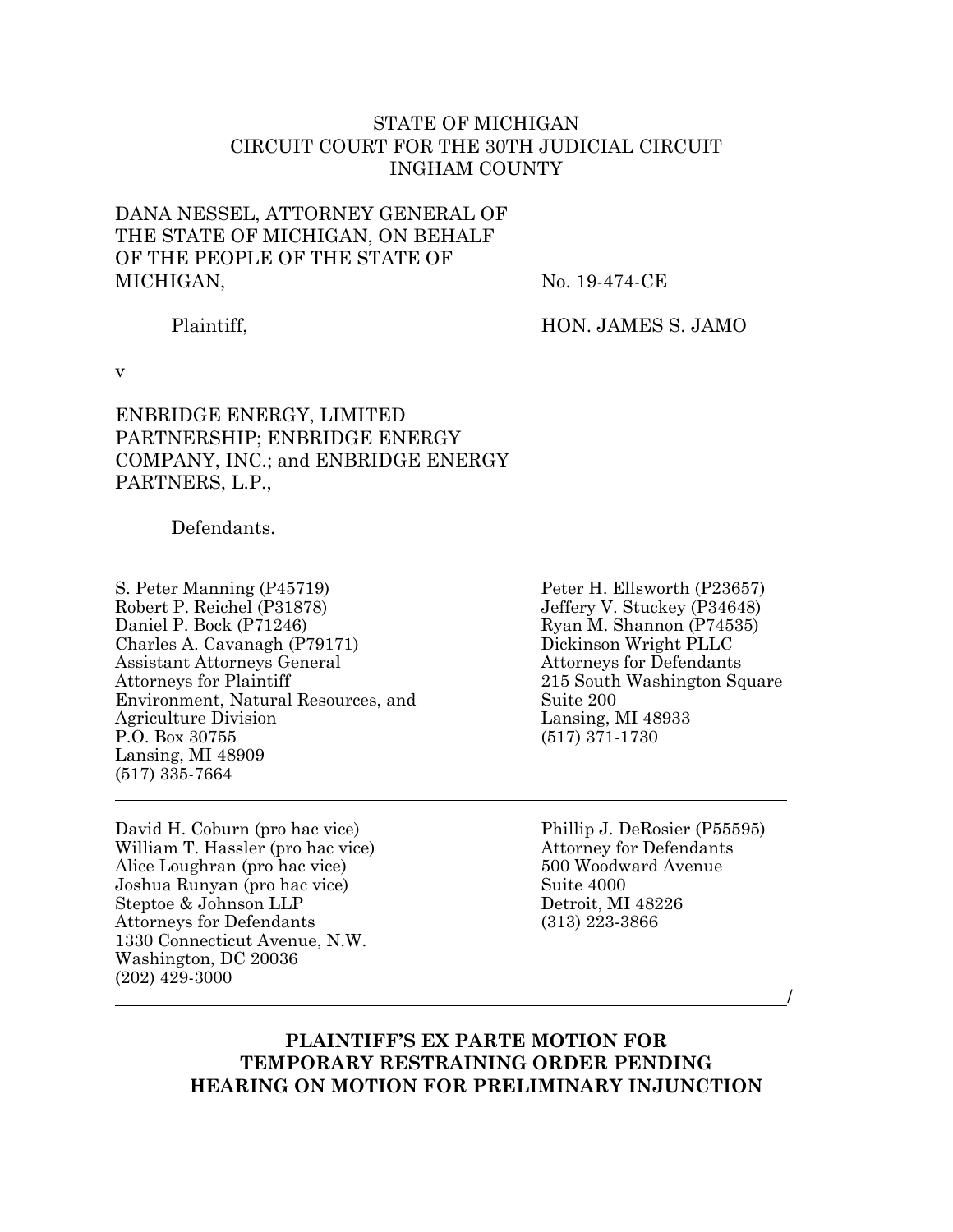The Plaintiff, Dana Nessel, Attorney General of the State of Michigan, on behalf of the people of the State of Michigan, brings this ex parte motion for a temporary restraining order pursuant to MCR 3.310(B).

The purpose of this motion is to preserve the status quo until the Court can hear and decide the Plaintiff's contemporaneously filed motion for preliminary injunction. A temporary restraining order preserving the last peaceable, uncontested status quo is necessary to prevent two irreparable injuries. First, the grave risk of irreparable injury to the Great Lakes if Defendants continue operation of the west leg of the Line 5 dual pipelines, or resume operation of the east leg of the pipelines, before the Court can consider Plaintiff's motion for a preliminary injunction.

Second, the State of Michigan will suffer an irreparable injury if Defendants continue operation of the west leg of the pipelines, or resume operation of the east leg of the pipelines, without first providing legally required information to the State for its review and determination that it is safe to resume pipeline operations.

Consistent with MCR 3.310(B)(2), undersigned counsel for the Plaintiff certifies that he attempted to contact Defendants' counsel Philip DeRosier, who has been Plaintiff's primary point of contact in this matter, via telephone at approximately 3:40 p.m., and via email at approximately 3:50 p.m. on June 22, 2020, to provide notice of this motion.

For these reasons, as set forth more fully in the brief in support of this motion, the Plaintiff respectfully requests that the Court enter a temporary